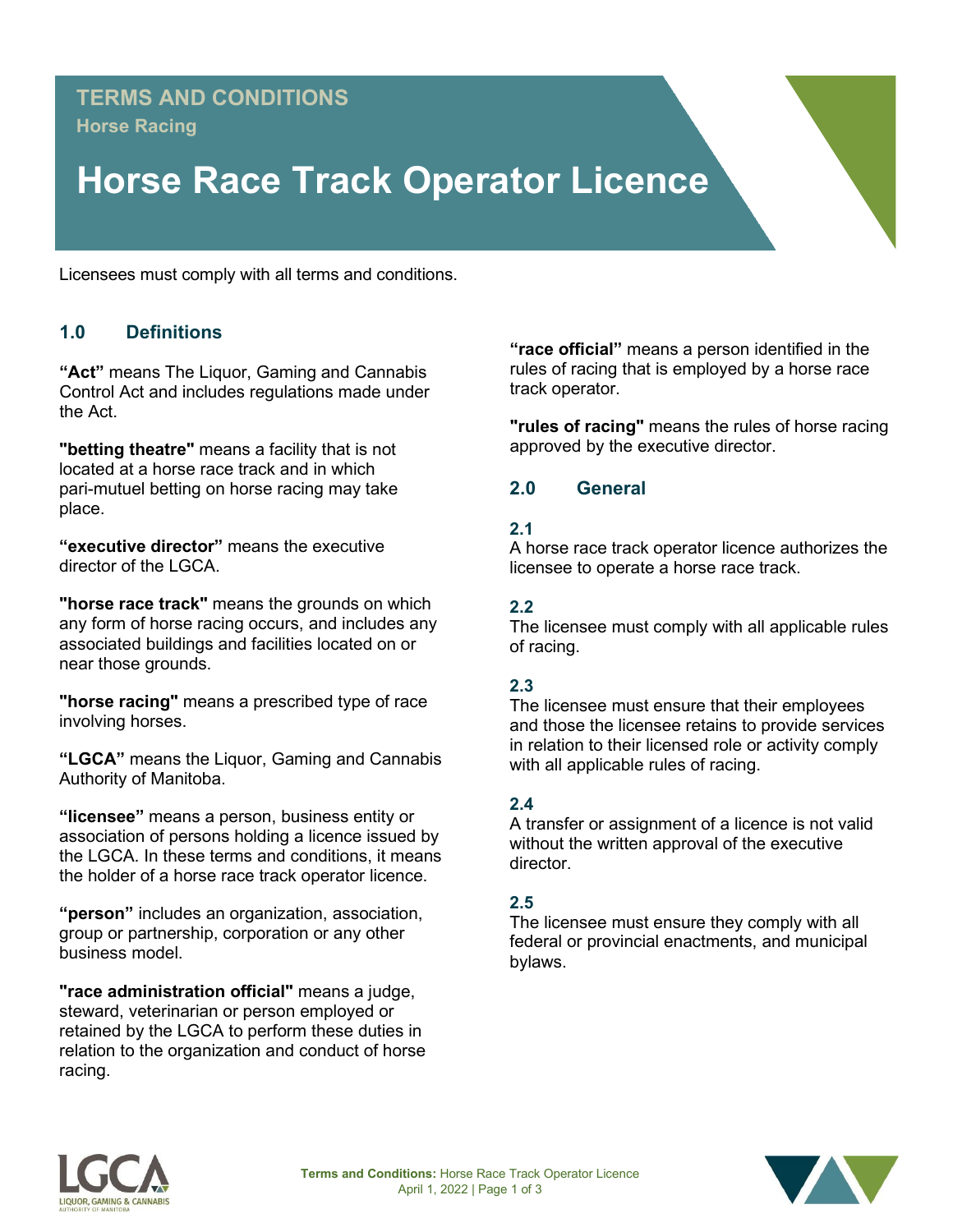## **3.0 Operations**

#### **3.1**

The licensee must give the LGCA written notice of all proposed live racing dates for the upcoming season by December 31 each year, unless otherwise approved by the executive director.

## **3.2**

The licensee must not change a live racing date, unless approved by the executive director.

#### **3.3**

Thirty days prior to the commencement of live racing, the licensee must submit a list to the LGCA of all race officials they employ.

## **Track/Facilities**

## **3.4**

The licensee must have adequate facilities and equipment for LGCA staff and race administration officials to perform their duties, including but not limited to:

- **a)** a judges'/stewards' stand with an unobstructed view of the entire horse race track and finish line;
- **b)** a communication system;
- **c)** video replay equipment;
- **d)** lighting of the entire horse race track; and
- **e)** office space for administrative functions.

## **3.5**

The licensee must ensure the horse race track, including any associated buildings and facilities, are kept in good condition and properly maintained. This includes but is not limited to horse race track conditions that:

- **a)** are safe for racing; and
- **b)** allow racing participants, race officials, LGCA staff and race administration officials to properly perform their duties.

#### **3.6**

Licensees may be required to make changes to the horse race track, including any associated buildings and facilities, which may include but not be limited to construction, renovation, alteration, and equipping.

## **Safety/Security**

#### **3.7**

The licensee must maintain security measures at the horse race track, including any associated buildings and facilities, that:

- **a)** prevent unauthorized persons from gaining entrance to restricted areas; and
- **b)** prevent persons from interfering with the organization and conduct of horse racing.

#### **3.8**

The licensee must ensure that an ambulance, qualified emergency medical responders and a vehicle equipped to transport an injured horse are present at the horse race track at all times when racing or training takes place.

#### **Race Officials/Employees**

#### **3.9**

The licensee must ensure that all race officials required under the rules of racing are present at the horse race track whenever racing or training takes place.

#### **3.10**

The licensee must ensure that race officials or employees of the licensee and those the licensee retains to provide services involved in the conduct of horse racing do not own a horse registered to race or in training in Manitoba, or engage in any activity related to horse racing, unless otherwise approved by the executive director.

#### **3.11**

The licensee must ensure that race officials or employees of the licensee and those the licensee retains to provide services involved in the conduct of horse racing do not wager on the outcome of a live horse race in Manitoba.

#### **3.12**

The licensee must ensure that race officials or employees of the licensee and those the licensee retains to provide services involved in the conduct of horse racing do not give any information or advice to anyone for the purpose of influencing any person to make a wager on any horse in any race.